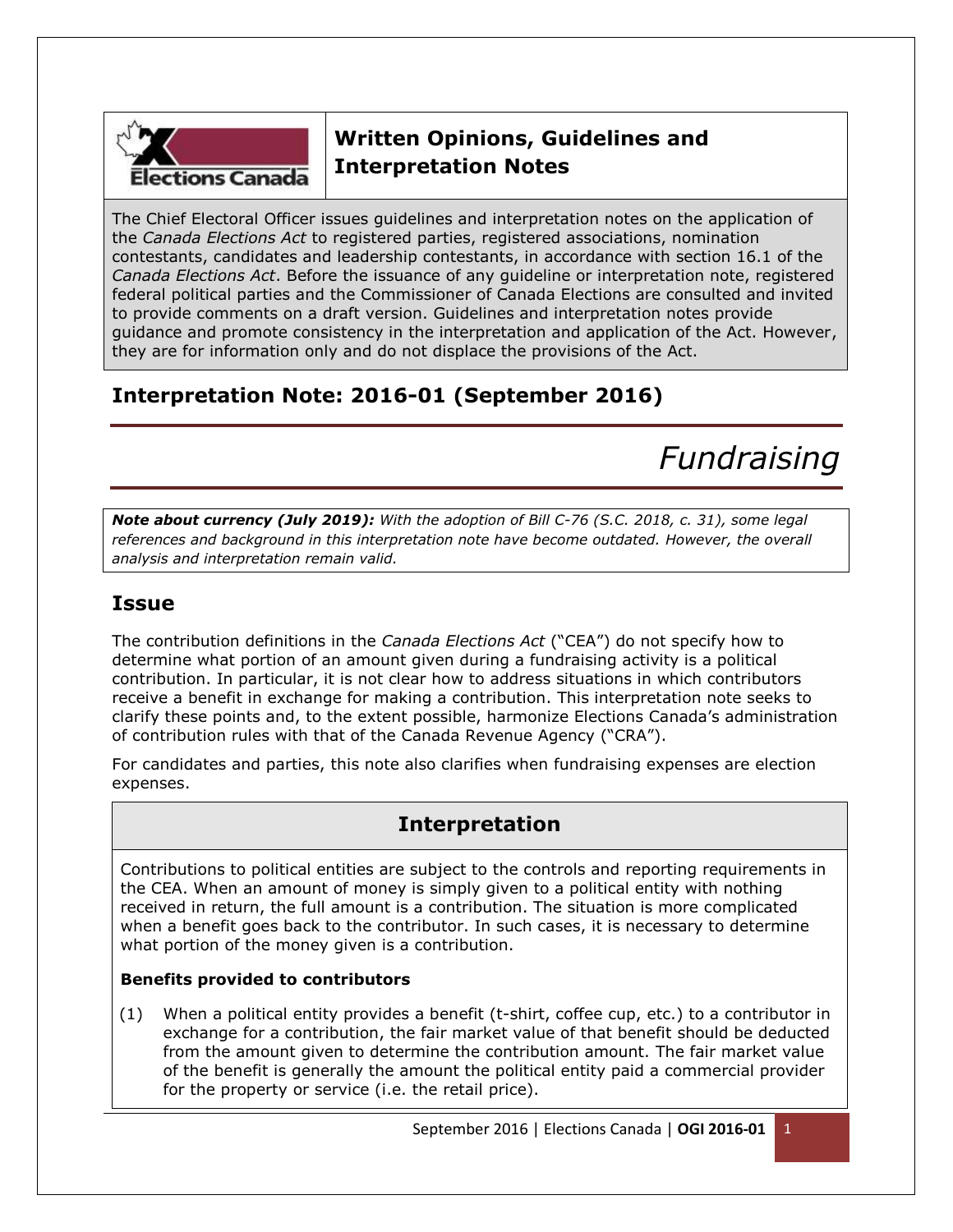- (2) However, if the benefit is not significant, the entire amount given is a contribution. This is because a minimal benefit is presumably not central to the contribution, and therefore does not indicate an exchange. The benefit is considered significant only if its fair market value exceeds 10% of the amount given or \$75, whichever is less. Note that this *de minimis* threshold (below which the benefit is deemed insignificant) does not apply to cash or near-cash benefits, such as gift certificates; nor does it apply to the value of an activity that is central to a fundraising event, such as the meal provided at a ticketed fundraising dinner. $<sup>1</sup>$ </sup>
- (3) For candidates and parties, expenses incurred to produce and distribute promotional materials that are distributed during an election period are election expenses.

## **Activities involving the sale of property or services at more than fair market value**

*Ticketed fundraising events*

- (4) When a ticketed fundraising event such as a dinner or a golf tournament is held for the primary purpose of soliciting monetary contributions through ticket sales (including events with an entrance fee), the amount of a ticket purchaser's monetary contribution is the ticket price less the fair market value of the benefit that the bearer is entitled to receive. The "Practical Application" section of this note further explains how the fair market value of the benefit is determined.
- (5) For candidates and parties, expenses incurred to hold a ticketed fundraising event during an election period are not election expenses; they are specifically excluded from that definition by the CEA. However, expenses incurred to produce and distribute promotional materials that are distributed during an election period are election expenses. This includes materials promoting the event and any promotional items distributed at the event.

## *Sale of branded goods*

 $\overline{\phantom{a}}$ 

- (6) When branded goods such as pens, coffee cups or t-shirts are sold by a political entity, any amount the purchaser pays in excess of the item's fair market value is a contribution. In this case, because the sale of the branded good is the fundraising activity, the *de minimis* threshold does not apply. The value of the item sold is always deducted from the amount paid to determine the contribution amount, regardless of the item's fair market value.
- (7) For candidates and parties, expenses incurred to produce and distribute branded goods (i.e. promotional materials) that are distributed during an election period are election expenses.

<sup>&</sup>lt;sup>1</sup> The threshold of 10% of the amount given or \$75 is aligned with the *de minimis* threshold used by the CRA. Refer to *[Income Tax Technical News](http://www.cra-arc.gc.ca/E/pub/tp/itnews-26/itnews-26-e.pdf)*, No. 26, for more information on the CRA's administrative approach to determining the eligible amount and the amount of an advantage for both political and charitable contributions.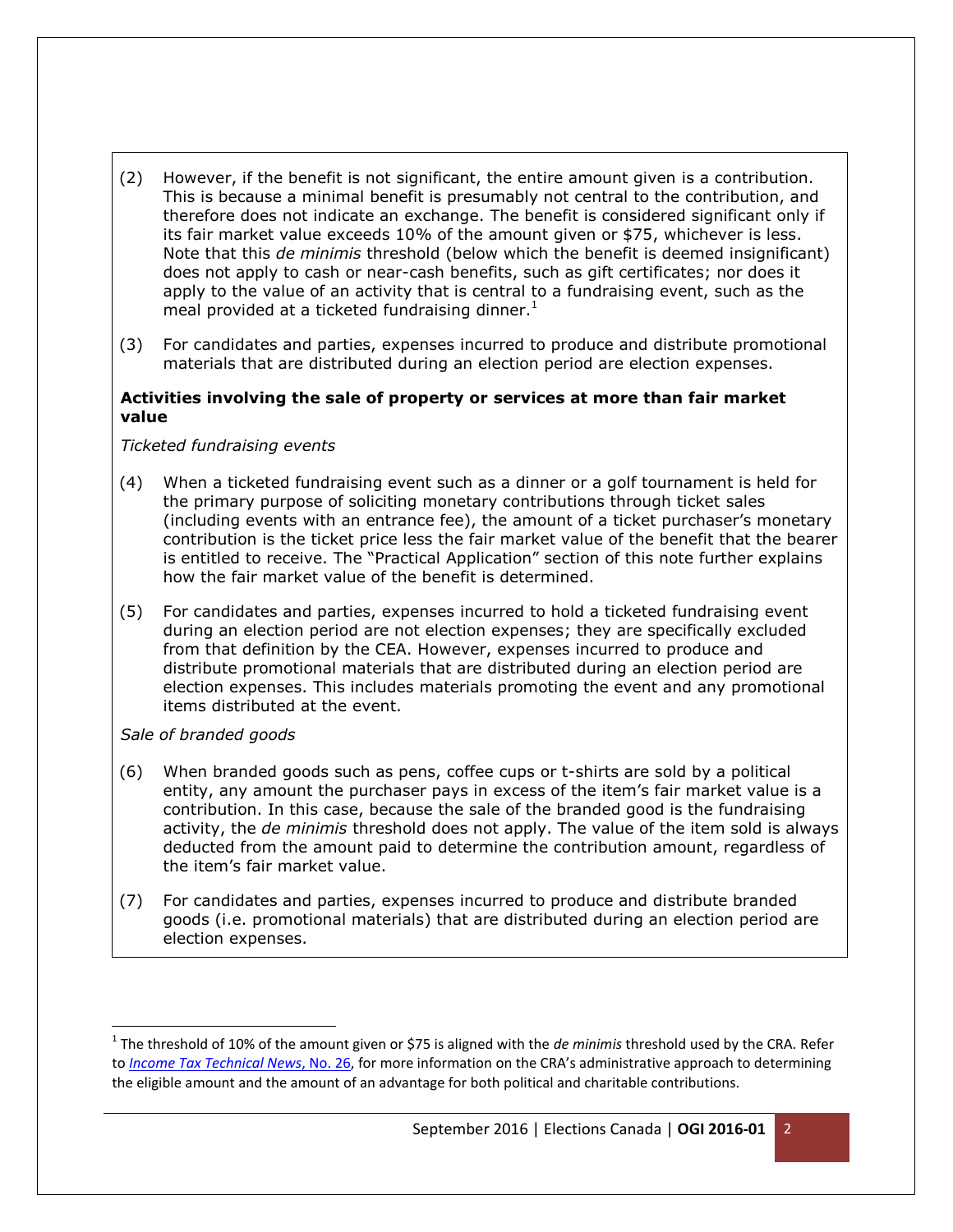## *Auctions*

- (8) Any property or service that is donated to be auctioned is a non-monetary contribution equal to the commercial value of the property or service. If the commercial value is \$200 or less, and the donation is from an individual<sup>2</sup> not in the business of selling that property or service, the non-monetary contribution is deemed to be nil.
- (9) An individual who buys an item at an auction is making a monetary contribution equal to the amount bid less the fair market value of the property or service. In this case, because the sale of the auctioned item is the fundraising activity, the *de minimis* threshold does not apply. The value of the item sold is always deducted from the amount bid to determine the contribution amount, regardless of the auctioned item's fair market value. However, if the auctioned property or service is not available on a commercial basis, the entire amount of the winning bid is a contribution. 3
- (10) Expenses incurred by candidates or parties to purchase items that will be sold at their auction during an election period are not election expenses, unless the items promote the candidate or party (e.g. branded goods).

## **Other activities that generate contributions**

*Non-ticketed events*

- (11) Contributions may be solicited at events such as dinners or cocktail parties held without ticket sales or entrance fees. In these cases, attendees receive the benefit (e.g. food or drink) regardless of whether or not they make a contribution; no benefit is received in exchange for making a contribution. Therefore, the fair market value of any benefit received is not deducted from any amount given. The entire amount the individual gives is a contribution.
- (12) For candidates and parties, because non-ticketed events are not directly linked to accepting contributions, the expenses incurred to hold such events during an election period are election expenses.

*Draws*

 $\overline{a}$ 

- (13) An individual who purchases a ticket for a draw for the chance to win property or a service is making a contribution equal to the ticket price. $4$
- (14) For candidates and parties promoting a draw during an election period, the expenses incurred for its promotion are election expenses, irrespective of when the draw occurs.

 $^{2}$  The term "individual" used in this interpretation note refers to a Canadian citizen or permanent resident.

 $^3$  Although the entire amount bid is a contribution under the CEA and subject to related controls, CRA guidelines indicate that if the value of an advantage provided to a contributor cannot be readily ascertained, no tax credit will be allowed.

 $^4$  Although the draw ticket price is a contribution under the CEA and subject to related controls, CRA guidelines indicate that no part of the draw ticket price is a gift and, accordingly, no tax credit will be allowed.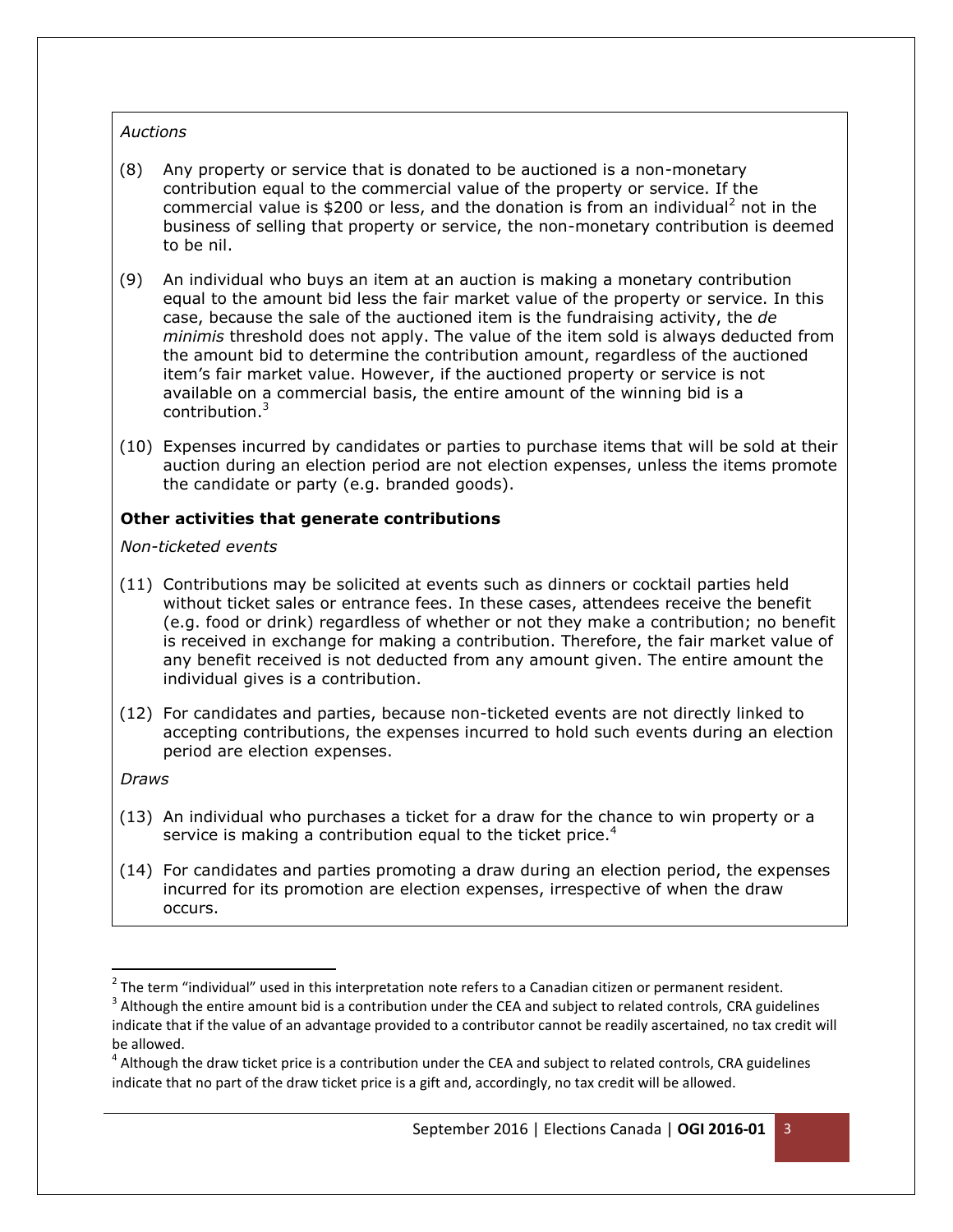## **Contribution processing fees**

(15) For candidates and parties, expenses for fundraising activities are not election expenses. This means expenses incurred to process contributions accepted during an election period – including bank charges, credit card processing fees, other payment service fees, and salaries of fundraising staff and of administrative staff for hours worked to process contributions – are not election expenses. However, expenses for distributing promotional materials during an election period are election expenses. This means staff salaries related to producing and distributing promotional materials, including materials used to solicit contributions, are election expenses. The "Analysis and Discussion" section of this note further explains how fundraising expenses are treated.

## **Legal Framework**

The CEA's basic regulatory structure for political contributions and fundraising expenses is as follows:

- Only individuals who are Canadian citizens or permanent residents can make political contributions.  $(s. 363(1))$
- A monetary contribution is an amount of money provided that is not repayable.  $(s. 2(1))$
- A non-monetary contribution is the commercial value of a service, other than volunteer labour, or of property or of the use of property or money to the extent that they are provided without charge or at less than their commercial value.  $(s. 2(1))$
- If a ticketed fundraising activity is held for the primary purpose of soliciting a monetary contribution through ticket sales, the amount of the contribution is the difference between the ticket price and the fair market value of the benefit the ticket entitles the bearer to receive. (s. 377)
- Both monetary and non-monetary contributions are subject to contribution limits. (ss. 2(1), 367)
- An election expense includes any cost incurred, or non-monetary contribution or transfer received, by a registered party or a candidate, to the extent that the property or service that the cost was incurred for or that was received as a nonmonetary contribution or transfer is used to directly promote or oppose a registered party, its leader or a candidate during an election period.  $(s. 376(1))$
- Expenses for a fundraising activity are excluded from election expenses.  $(s. 376(2))$
- Despite the exclusion of expenses for a fundraising activity, expenses related to the production and distribution of promotional materials during an election period are election expenses. (s. 376(3)(*a*) and (*b*))
- Election expenses of parties and candidates are subject to election expenses limits. (ss. 430, 477.49)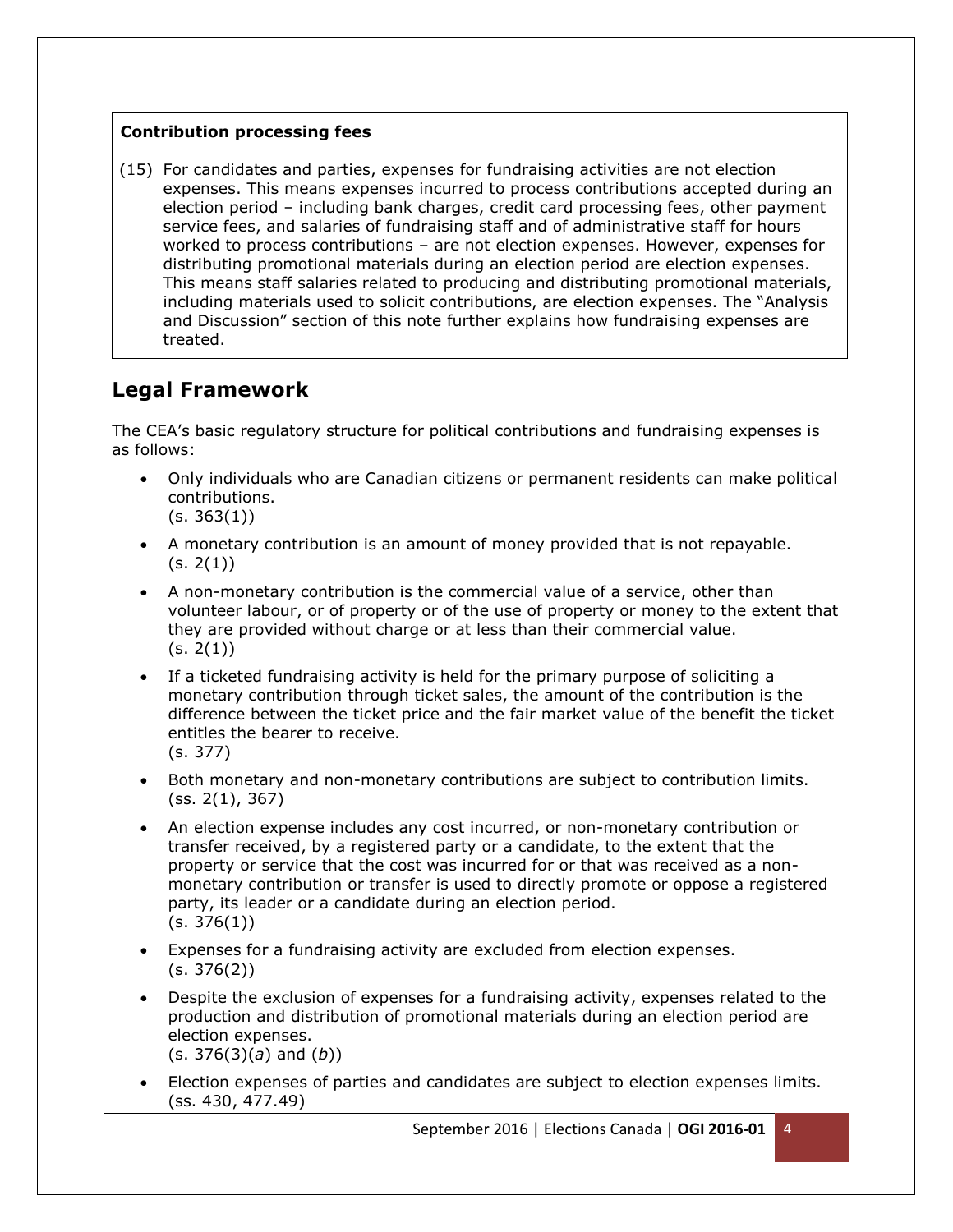## **Analysis and Discussion**

The full amount of a contribution made to a federal political entity is subject to the controls and reporting requirements in the CEA. When a regulated entity raises money, it is therefore necessary to determine whether all or part of the funds raised constitute a contribution. If money that is not repayable is simply given to an entity with nothing received in return, the full amount is a contribution. At the other extreme, if the entity engages in a business transaction unrelated to its status as a regulated entity (for example, if a party sells used computers after an election), the amount the entity receives is not a contribution, as long as the amount reflects the market value of such a transaction.

The situation is more complicated when money flows to a political entity and an item or some benefit goes back to the contributor. In such cases, it is necessary to determine what portion of the money given is a contribution and what portion is simply other revenue.

## **Definition of a monetary contribution**

A monetary contribution is defined in section 2 of the CEA as simply "an amount of money provided that is not repayable." This definition does not provide sufficient guidance for determining what portion of an amount given during a fundraising activity is a contribution. In particular, it is not clear how to address more complex cases in which contributors receive a benefit in exchange for making a contribution.

Section 377 of the CEA provides some guidance in this respect for ticketed fundraisers: an individual's contribution is the ticket price less the fair market value of the benefit received in exchange for the ticket. This provision essentially follows the concept of "split receipting," which is the method used by the CRA to determine the eligible amount of a charitable or political gift for tax receipting purposes when the donor has received an advantage or benefit in return for his or her gift. The fair market value of the benefit that a donor receives is deducted from the fair market value of the gift to determine the amount eligible for tax credits, and both amounts are disclosed on the contribution receipt.<sup>5</sup>

## **Determining the value of a benefit received in exchange for making a contribution**

In most situations, the fair market value of a benefit provided to a contributor is the amount the political entity paid a commercial provider for the property or service (generally the retail price).

Often, the value of the benefit provided to a contributor  $-$  for example, a party pin  $-$  is not significant. The benefit is provided as a thank you to contributors and may also serve to promote the political entity. In fact, the acceptance of a contribution and the subsequent provision of a benefit should be viewed as separate financial transactions.

For these reasons, and to harmonize with the CRA's split-receipting method for tax credit purposes,<sup>6</sup> as long as the value of the benefit is not significant, the entire amount given is a contribution. The benefit is considered significant only if its fair market value exceeds 10% of the amount given or \$75, whichever is less.

 $\overline{a}$ 

<sup>&</sup>lt;sup>5</sup> Refer to the CRA's information page on **split receipting**.

 $^6$  Individuals who make monetary contributions to registered parties, registered associations and candidates (for contributions received from the day the returning officer confirms the candidate's nomination until 30 days after election day) are eligible for tax credits.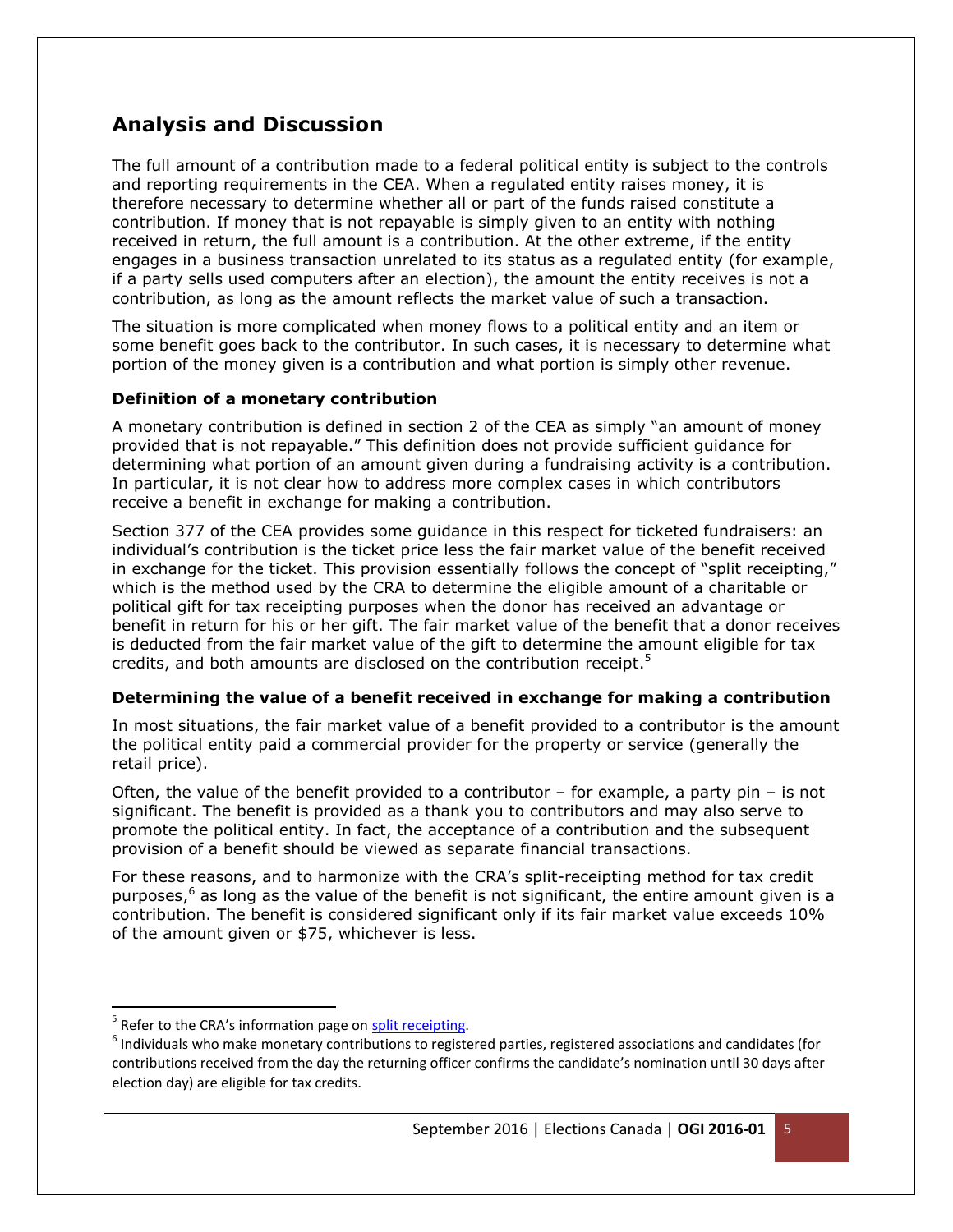Note that this *de minimis* threshold does not apply to cash or near-cash benefits, such as gift certificates; nor does it apply to the value of an activity that is central to the fundraising event, such as the meal provided at a ticketed fundraising dinner.

#### **Examples**

 $\overline{a}$ 

- 1. In exchange for making a \$20 contribution, contributors receive a t-shirt with the party logo. The cost of the t-shirt was \$10. In this case, since the value of the t-shirt exceeds 10% of the amount given, \$10 is deducted from the amount given and the contribution is \$10.
- 2. Contributors who make a \$100 contribution receive a keychain with the party logo. The cost of the keychain was \$5. In this case, since the value of the keychain does not exceed the lesser of 10% of the amount given and \$75, nothing is deducted from the amount given and the contribution is \$100.

## **Benefits that are not commercially available**

In some cases, a political entity may provide a benefit to contributors for which there is no fair market value.

For example, a political entity may give contributors access to the party leader or a prominent candidate in exchange for making a contribution. Since the benefit is not commercially available, its fair market value cannot be determined. In a political context, such a payment is usually made to show partisan support and to buy influence or goodwill. This is exactly the type of transaction that the CEA seeks to regulate through the contribution rules.

As such, a non-repayable amount of money given for a benefit that is not available on a commercial basis falls squarely within the ordinary meaning of a monetary contribution.

**Note:** The CRA's approach differs. For tax purposes, if the fair market value of a benefit received in exchange for making a contribution cannot be reasonably ascertained, no amount is eligible for a tax credit.<sup>7</sup>

## **Fundraising expenses (for candidates and parties)**

When candidates and parties conduct fundraising during an election period, they must be aware of how the election expense definition applies.

An election expense is any cost incurred, or any non-monetary contribution or nonmonetary transfer received, by a registered party or candidate, to the extent that the property or service is used to directly promote or oppose a registered party, its leader or a candidate during an election period.

Despite the fact that fundraising helps to promote parties and candidates, the CEA excludes expenses for fundraising activities from election expenses. This means that expenses incurred to process contributions – such as bank charges, credit card processing fees, other payment service fees, and salaries of fundraising staff and of administrative staff for hours worked to process contributions – are also not election expenses.

However, the exclusion is not absolute. Expenses for producing, distributing, broadcasting or publishing promotional materials that are distributed during the election period are election expenses. Examples include the following:

producing and distributing invitations to a ticketed fundraiser

<sup>7</sup> *[Income Tax Technical News](http://www.cra-arc.gc.ca/E/pub/tp/itnews-26/itnews-26-e.pdf)*, No. 26, "Proposed Guidelines on Split-Receipting," Overview, paragraph (b).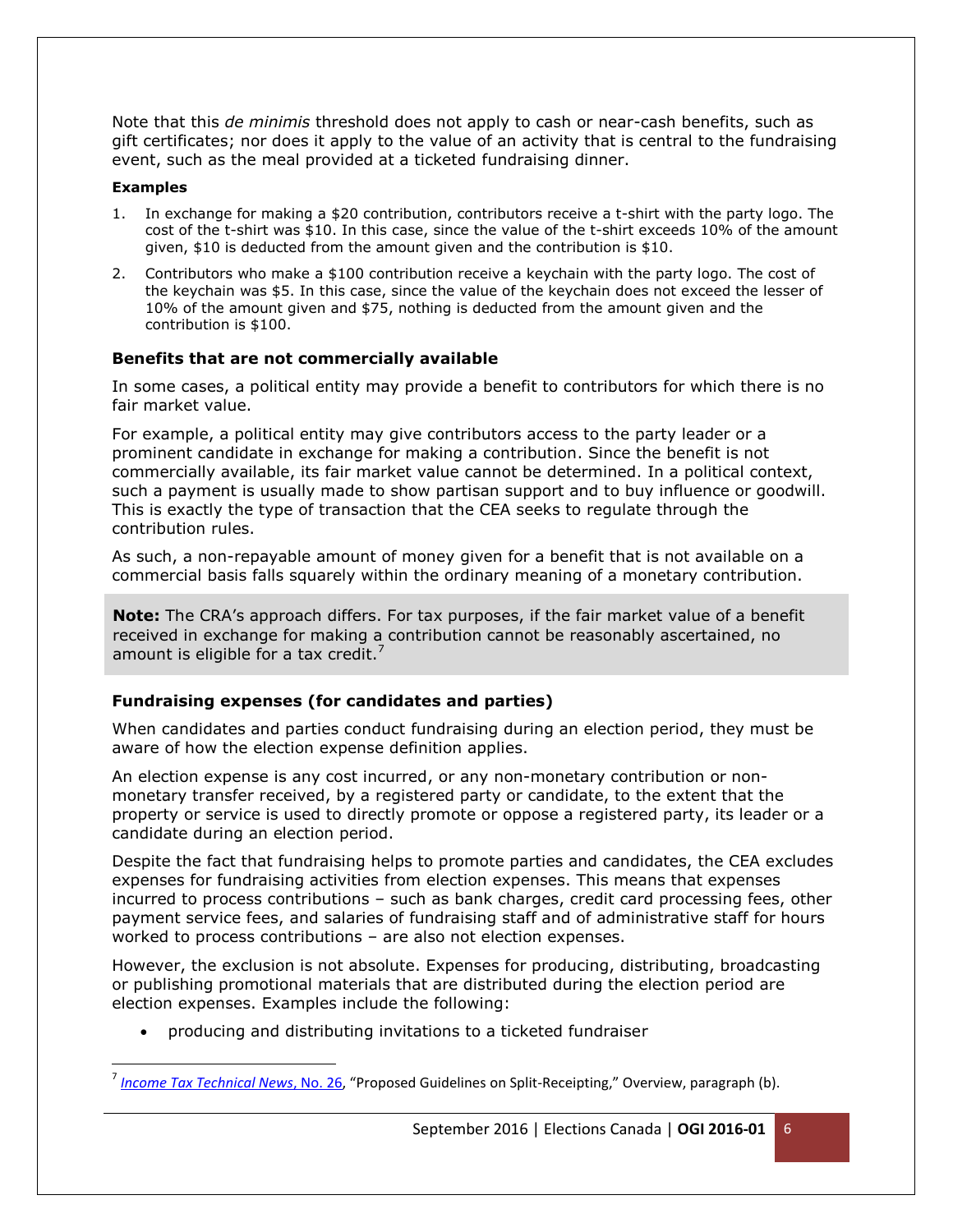- procuring and distributing promotional items, such as pens or t-shirts
- producing and mailing a letter or pamphlet that solicits contributions
- producing and using a script for telephone calls that solicit contributions

Expenses for activities conducted during an election period that are not directly linked to soliciting contributions are also election expenses. In these cases, incurring an expense and accepting a contribution are separate transactions. Examples of such activities include the following:

- non-ticketed events held to promote a party, its leader or a candidate, where contributions are also solicited
- door-to-door promotion of a party, its leader or a candidate, where contributions are also solicited (in this case, salaries or other amounts paid to canvassers are election expenses)
- contacting electors by phone or by other means to promote a party, its leader or a candidate, where contributions are also solicited (in this case, salaries paid to staff are election expenses)

## **Practical Applications**

The remainder of this document explains how the interpretation applies to various fundraising activities.

## **Sale of branded goods**

Political entities may sell branded goods in an effort to promote themselves and, in some cases, generate contribution revenue.

## *Contributions*

When a branded good is sold for more than its fair market value (i.e. more than the amount the political entity paid a commercial provider for the item), the purchaser is making a political contribution. The *de minimis* threshold does not apply in this case because the sale of branded goods is the fundraising activity. Therefore, regardless of the value of the goods that are sold, the contribution amount is always the sale price less the fair market value of the item purchased.

## *Expenses*

For candidates and parties, the expenses incurred to produce and distribute branded goods (i.e. promotional materials) that are distributed during an election period are election expenses.

## **Example**

In order to raise funds, coffee cups with the party logo are sold for \$15. The coffee cups were purchased for \$5 each. The contribution being made by each individual who purchases a coffee cup is  $$10 ( $15 - $5).$ 

## **Auctions**

Political entities may choose to raise funds through auctions, where property or services are sold to the highest bidder. An auction may lead to contributions from both the donor of the property or service that is auctioned and the winning bidder.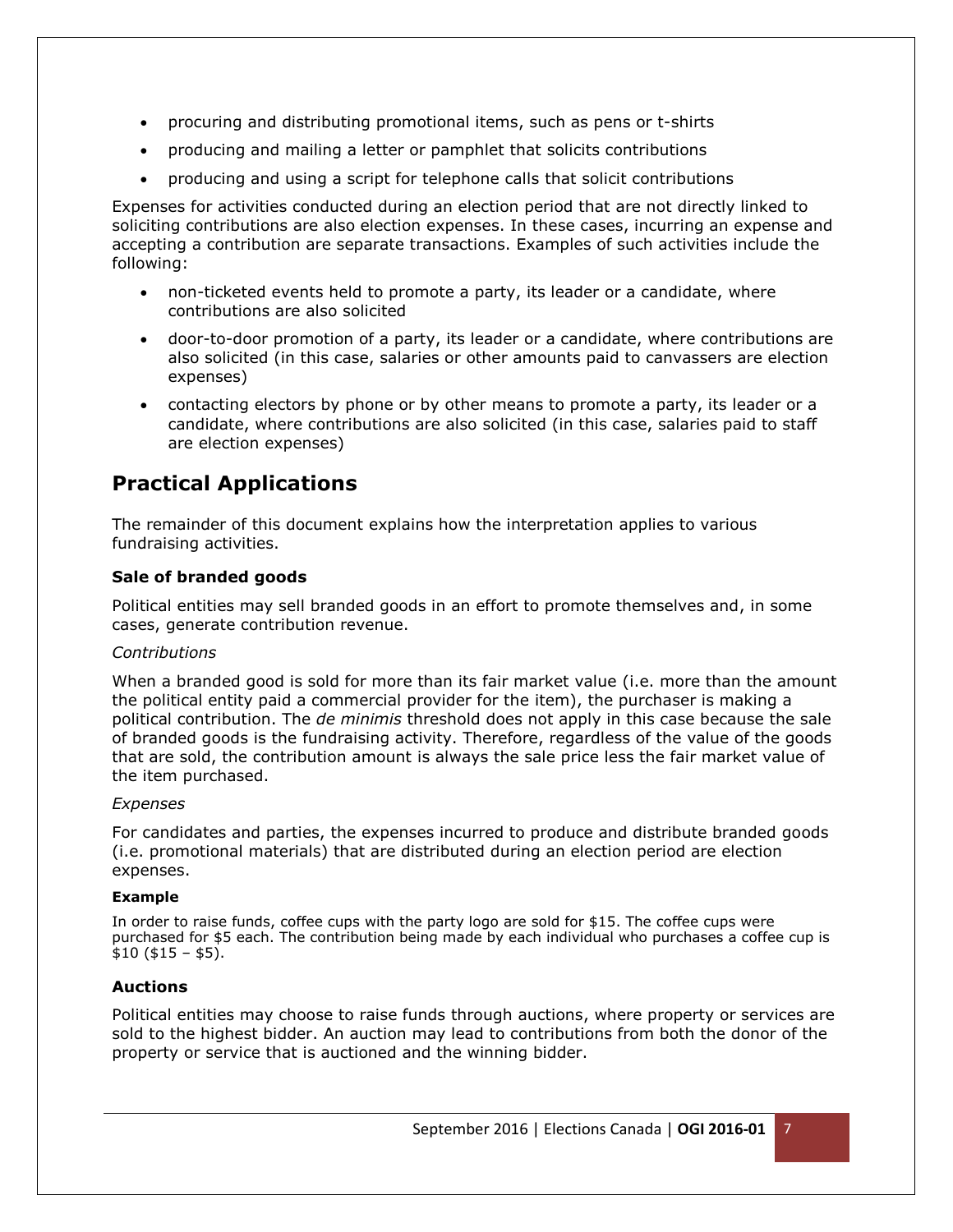#### *Donor's contribution*

If the auctioned property or service is donated, its commercial value is a non-monetary contribution. Commercial value is defined in section 2 of the CEA as the lowest amount charged at the time that it was provided for the same kind and quantity of property or service, or for the same use of property or money, by:

- the person who provided it (if the person who provided the property or service is in that business), or
- another person who provides that property or service on a commercial basis in the area (if the person who provided the property or service is not in that business).

If the commercial value of a non-monetary contribution is \$200 or less, and it is from an individual not in that business, the contribution amount is deemed to be nil.

#### *Purchaser's contribution*

An individual who buys an auctioned property or service makes a contribution if the bid amount exceeds the fair market value of the property or service. The fair market value is generally the amount that would be paid for the property or service in a commercial market.

Even if the fair market value of the item is \$200 or less, its value is still deducted from the bid amount to arrive at the contribution amount. The *de minimis* threshold does not apply in this case because the sale of the property or service is the fundraising activity. Therefore, regardless of the value of the auctioned property or service, the contribution amount is always the winning bid amount less the fair market value of the item.

However, if the auctioned property or service is not available on a commercial basis, the entire amount of the winning bid is a contribution.

#### *Expenses*

In most cases, when an auction is held during an election period, expenses incurred by the candidate or party to purchase property or services that will be auctioned are not election expenses, because fundraising expenses are excluded from that definition. However, because expenses for producing and distributing promotional materials are specifically included, if any of the auctioned items promote a party, its leader or a candidate (such as branded goods), expenses incurred by the party or candidate for such items are election expenses.

#### **Examples**

1. An individual donated a painting to a candidate's campaign for sale at an auction organized to raise funds for the campaign. A local art dealer appraised the painting at \$450. During the auction, the winning bid for the painting was \$600.

The contribution amounts are as follows:

- The donor of the painting made a \$450 non-monetary contribution to the campaign.
- The winning bidder made a monetary contribution equal to the amount paid less the fair market value of the painting:  $$600 - $450 = $150$ .

In addition, \$450 (the painting's commercial value) is an electoral campaign expense not subject to the election expenses limit.

2. An individual (who is not in the business of selling office furniture) donated an office chair to a candidate's campaign for sale at an auction organized to raise funds for the campaign. The chair retails for \$150. During the auction, the winning bid for the chair was \$250.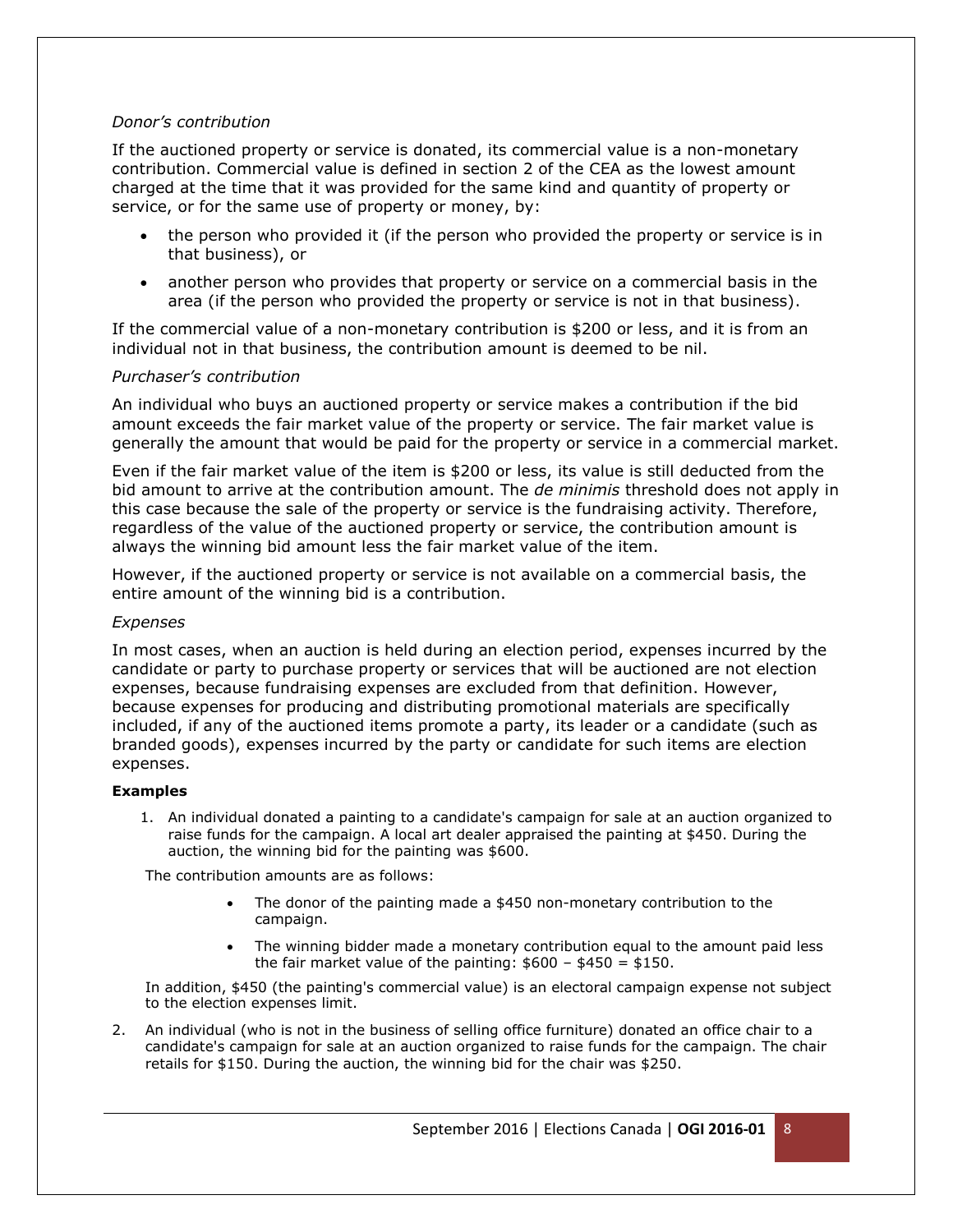The contribution amounts are as follows:

- The donor of the chair made a non-monetary contribution to the campaign that is deemed to be nil (since the commercial value is less than \$200, and the chair was provided by an individual not in the business of selling chairs).
- The winning bidder made a monetary contribution equal to the amount paid less the fair market value of the chair:  $$250 - $150 = $100$ .

## **Ticketed fundraising events**

When a fundraising event such as a dinner or a golf tournament is held for the primary purpose of soliciting monetary contributions through ticket sales (including events with an entrance fee), the amount of a ticket purchaser's monetary contribution is the ticket price less the fair market value of the benefit that the bearer is entitled to receive. The *de minimis* threshold may apply to benefits that are not central to the event.

## *Benefits*

In the case of a ticketed fundraising dinner, the benefit received by each ticket purchaser includes the following:

- if the event is held in a rented venue, the fair market value of the room rental and catering, pro-rated on the basis of the expected number of attendees
- if the event is held in a restaurant, the amount the restaurant would normally charge for the meal
- if the event is held in a private venue, the fair market value of the meal; no value is attributed to the use of an individual's private residence
- door prizes, pro-rated on the basis of the expected number of attendees (*de minimis* threshold may apply)
- complimentary items such as pens or keychains (*de minimis* threshold may apply)

In the case of a ticketed golf tournament, the benefit received by each ticket purchaser includes the following:

- green fee (excluded for golf club members whose green fees are already paid)
- cart rental
- meal
- complimentary items (*de minimis* threshold may apply)
- door and achievement prizes, pro-rated on the basis of the expected number of attendees (*de minimis* threshold may apply)

In both cases, the fair market value of producing and distributing materials promoting the event, including ticket printing, is not included in the benefit received because attendees do not gain from such activities.

## *Calculation of the benefit's value*

The fair market value of the benefit is determined based on the expected, rather than the actual, number of attendees. For example, an individual will receive the same dinner in the same venue regardless of the actual number who attend. This fixed value is important in terms of contribution limits: it is necessary to determine the amount of the ticket purchaser's contribution in advance of the event so that individuals do not unknowingly exceed their limit.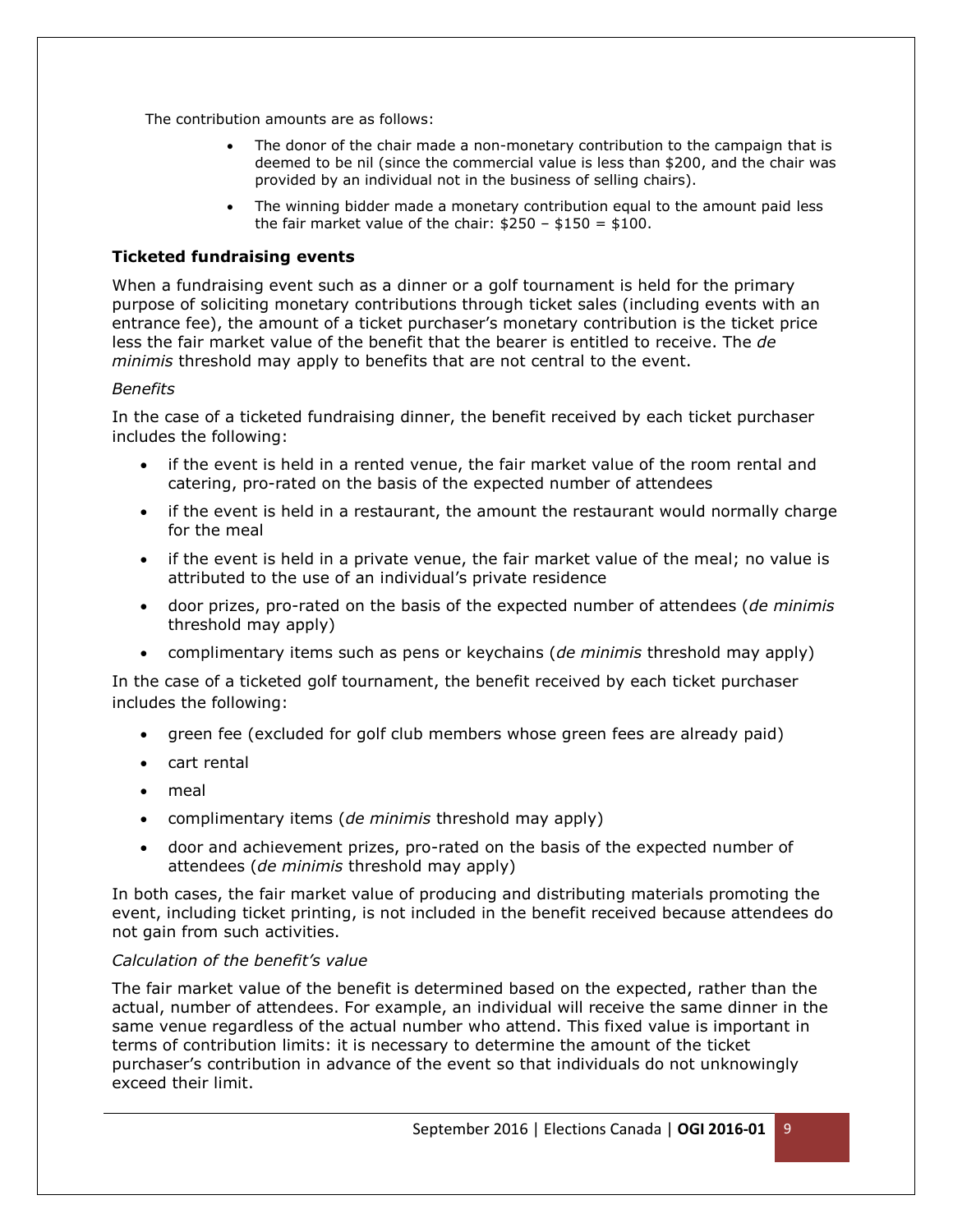Note that the expected number of attendees used in the calculation has to be reasonably supported by evidence (e.g. size of room rented, number of meals ordered).

#### *Expenses*

When a ticketed fundraising event is held during an election period, most expenses incurred by the party or candidate are not election expenses, because fundraising expenses are excluded from that definition. However, because expenses for producing and distributing promotional materials are specifically included, any such expenses incurred before or during the fundraising event are election expenses. This includes expenses for promoting the event, printing tickets, and producing and distributing promotional items.

#### **Examples**

- 1. A registered association holds a ticketed fundraising dinner in a rented venue. Fifty attendees are expected, and tickets are sold at \$150 each. The event includes dinner, a pen with a logo for each attendee, and hockey tickets as a door prize. The registered association incurs the following expenses:
	- room rental and catering: \$2,000 (\$2,000 / 50 = \$40 per attendee)
	- hockey tickets:  $$400 ($400 / 50 = $8$ per attendance)$
	- pen with logo: \$10
	- ticket printing and flyer promoting the event: \$500

The contribution amount for each ticket purchaser is determined as follows:

| Ticket price             | \$150 |
|--------------------------|-------|
| Less:                    |       |
| Room rental and catering | \$40  |
| Hockey tickets*          | \$8   |
| Cost of pen with logo*   | \$10  |
| Contribution amount      |       |

\*In this case, the total value of benefits received that are not central to the fundraising dinner (the hockey tickets and pen) exceeds 10% of the amount given (\$18 / \$150 = 12%). Therefore, the benefit is considered significant and the *de minimis* threshold does not apply. The fair market value of these benefits is deducted from the ticket price.

- 2. A golf tournament is held during the election period to raise funds for the candidate's campaign. Participants are charged \$300, and 100 individuals are expected to attend. The campaign incurs the following expenses:
	- green fees: \$5,000 (\$5,000 / 100 = \$50 per participant)
	- cart rental: \$4,000 (\$4,000 / 100 = \$40 per participant)
	- golf shirt with party logo: \$15
	- door and achievement prizes:  $$300$  ( $$300$  /  $100 = $3$  per participant)
	- mailing promoting the event: \$800